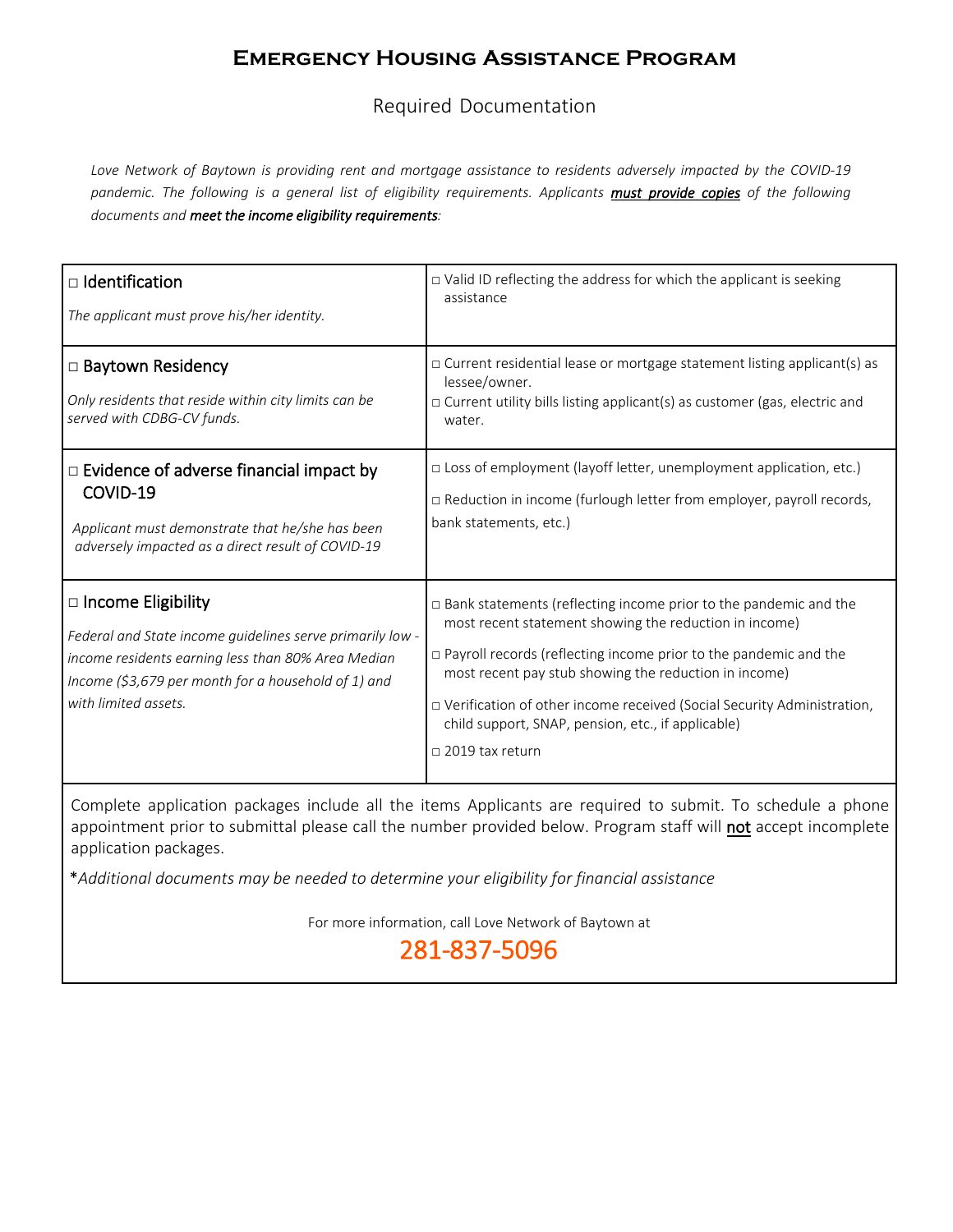## APPLICATION

IMPORTANT: Some information in this application is strictly confidential and will not be released to persons outside of the program without written consent from the applicant. Information is requested to establish eligibility and for federal reporting requirements.

#### Section I: Applicant/Head of Household Information (completed by the APPLICANT)

| Name<br><u> 1989 - John Stein, Amerikaansk politiker (</u><br>Last | First | Middle Initial                                                                 |
|--------------------------------------------------------------------|-------|--------------------------------------------------------------------------------|
| City                                                               | State | Zip                                                                            |
|                                                                    |       |                                                                                |
|                                                                    |       | Driver's License No. ——————————————————————— Date of Birth———————————————————— |
|                                                                    |       |                                                                                |

### Section II: Co-Applicant (completed by the APPLICANT)

| Name<br>Last              | First        |                  | Middle Initial |
|---------------------------|--------------|------------------|----------------|
|                           |              |                  |                |
| City                      | <b>State</b> | $\overline{Zip}$ |                |
|                           |              |                  |                |
|                           |              |                  |                |
|                           |              |                  |                |
| Relationship to Applicant |              |                  |                |
|                           |              |                  |                |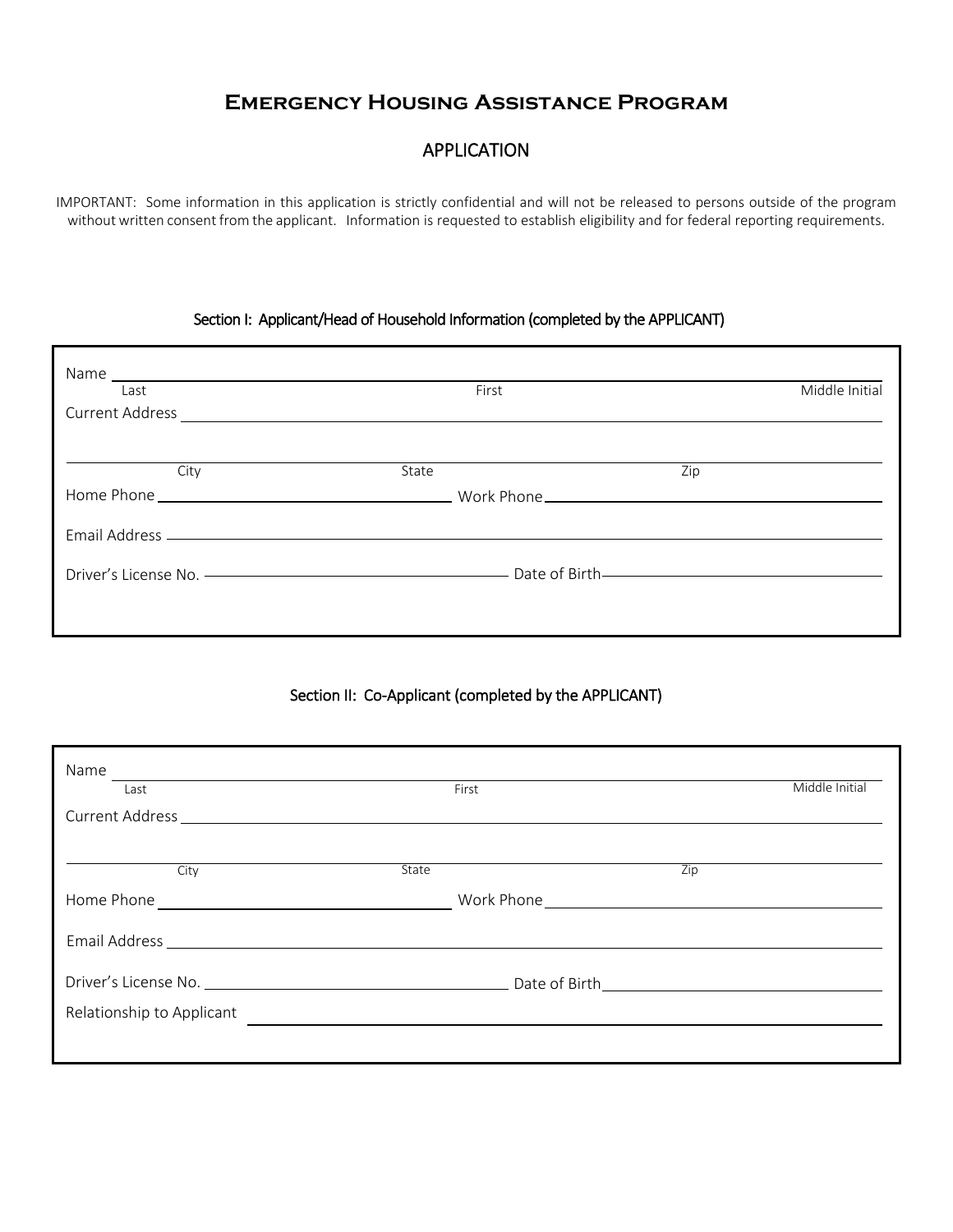Employment & Income History

| Estimated Gross Monthly Income \$___________________________________# of Years with Employer_______________                                                                                                                    |                                                                                                                                                                                                                                |  |  |
|--------------------------------------------------------------------------------------------------------------------------------------------------------------------------------------------------------------------------------|--------------------------------------------------------------------------------------------------------------------------------------------------------------------------------------------------------------------------------|--|--|
|                                                                                                                                                                                                                                |                                                                                                                                                                                                                                |  |  |
|                                                                                                                                                                                                                                |                                                                                                                                                                                                                                |  |  |
| Section IV: Household Members (completed by APPLICANT)                                                                                                                                                                         |                                                                                                                                                                                                                                |  |  |
| <b>Total</b> number of persons in the household ___________                                                                                                                                                                    | (# of Adults ______, # of children ____________)                                                                                                                                                                               |  |  |
| Section V: Property Information (completed by APPLICANT)                                                                                                                                                                       |                                                                                                                                                                                                                                |  |  |
|                                                                                                                                                                                                                                |                                                                                                                                                                                                                                |  |  |
| State<br>City                                                                                                                                                                                                                  | $\overline{Zip}$                                                                                                                                                                                                               |  |  |
| Ownership:<br>Rent<br>Own                                                                                                                                                                                                      |                                                                                                                                                                                                                                |  |  |
| Section V: Landlord/Lender Information (Skip if OWN)                                                                                                                                                                           |                                                                                                                                                                                                                                |  |  |
|                                                                                                                                                                                                                                |                                                                                                                                                                                                                                |  |  |
| Landlord Phone#: Website the Contract of the Contract of the Contract of the Contract of the Contract of the Contract of the Contract of the Contract of the Contract of the Contract of the Contract of the Contract of the C | ST<br><b>CITY</b><br>ZIP                                                                                                                                                                                                       |  |  |
| Section VI: Lender Information (Skip if Rent)                                                                                                                                                                                  |                                                                                                                                                                                                                                |  |  |
|                                                                                                                                                                                                                                | Address: Analysis and the contract of the contract of the contract of the contract of the contract of the contract of the contract of the contract of the contract of the contract of the contract of the contract of the cont |  |  |

CITY ST ZIP

Lender Phone#: \_\_\_\_\_\_\_\_\_\_\_\_\_\_\_\_\_\_\_\_\_\_\_\_\_\_\_\_\_\_\_\_\_ \_\_\_\_\_\_\_\_\_\_\_\_\_\_\_\_\_\_\_\_\_\_\_\_\_\_\_\_\_\_\_\_\_\_\_\_\_\_\_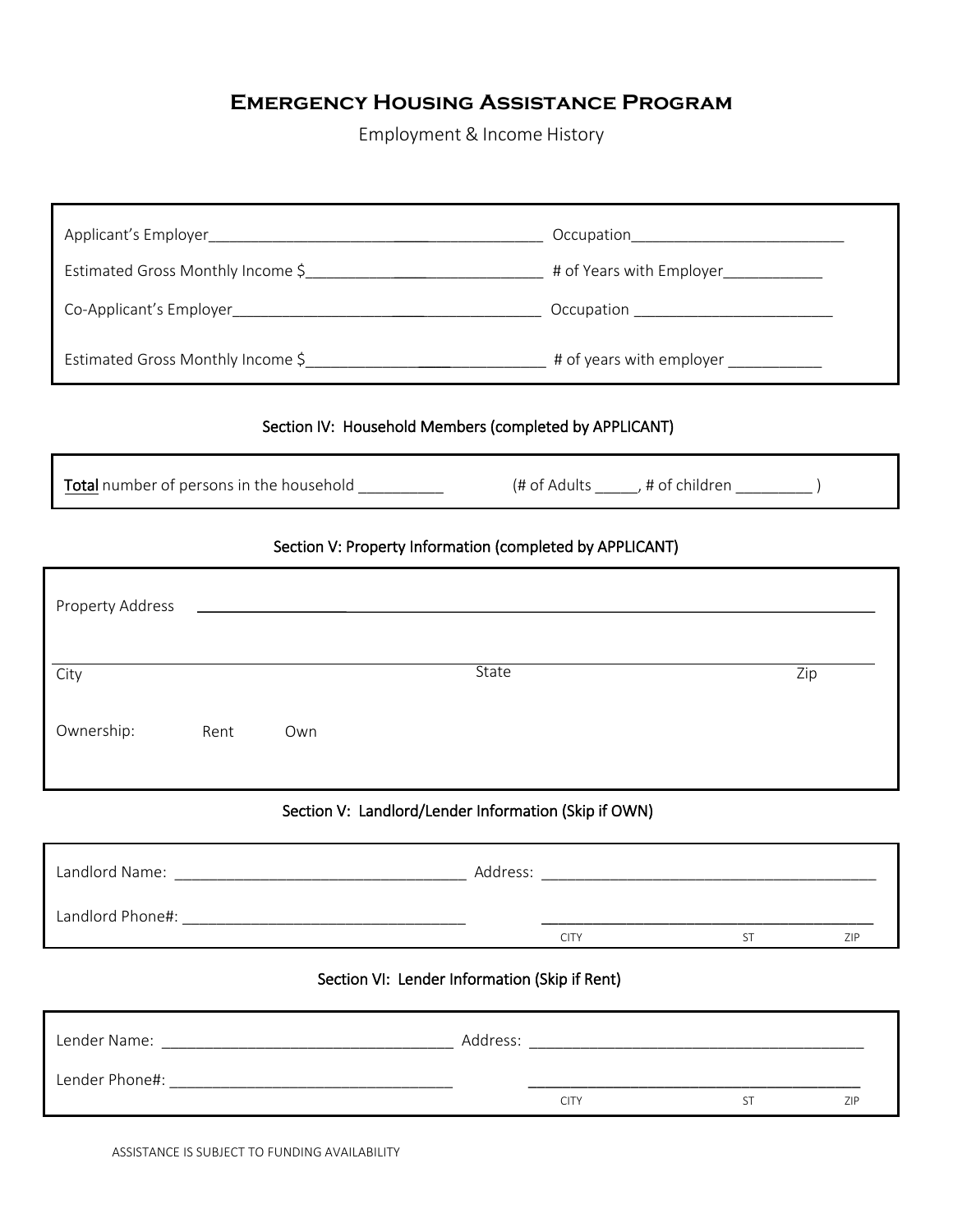## CERTIFICATION

I (We) hereby submit the information contained in the attached Application, tax returns, and other furnished documents to be considered for the Emergency Housing Assistance Program. Under penalty of law, I certify my primary residence is located at:

Baytown,TX, Zip .

The information contained in all required and signed program-related documents being submitted is true and correct.

I further certify that:

- 1. Neither I nor the Co-Applicant have received mortgage/rent assistance from another entity
- 2. The house/apartment I (we) reside in is located within the Baytown city limits
- 3. The following is a list of all persons, including myself , who occupy the home:

| Name | Age | Relationship | Gross Mo. Income |
|------|-----|--------------|------------------|
|      |     | <b>SELF</b>  | \$               |
|      |     |              | \$               |
|      |     |              | \$               |
|      |     |              | \$               |
|      |     |              | \$               |
|      |     |              | Ś                |
|      |     |              |                  |
|      |     |              |                  |
|      |     | TOTAL $ \;$  |                  |

## DECLARATION OF BENEFITS STATEMENT

I (we) understand that:

- 1. Households may earn no more than 80% of median family income for Baytown.
- 2. Household must disclose all sources of income and assistance provided by other organizations at the time of application.
- 3. Household must furnish proof of all household expenses in order to demonstrate a gap in income
- 4. My signature below certifies that all the information contained in this application is true to the best of my knowledge & I understand that if I receive mortgage/rent assistance from another state, federal, or local source, I must repay part or all of the assistance provided to me by Love Network of Baytown.

Signature of Applicant Date Date Date Signature of Co-Applicant Date Date Date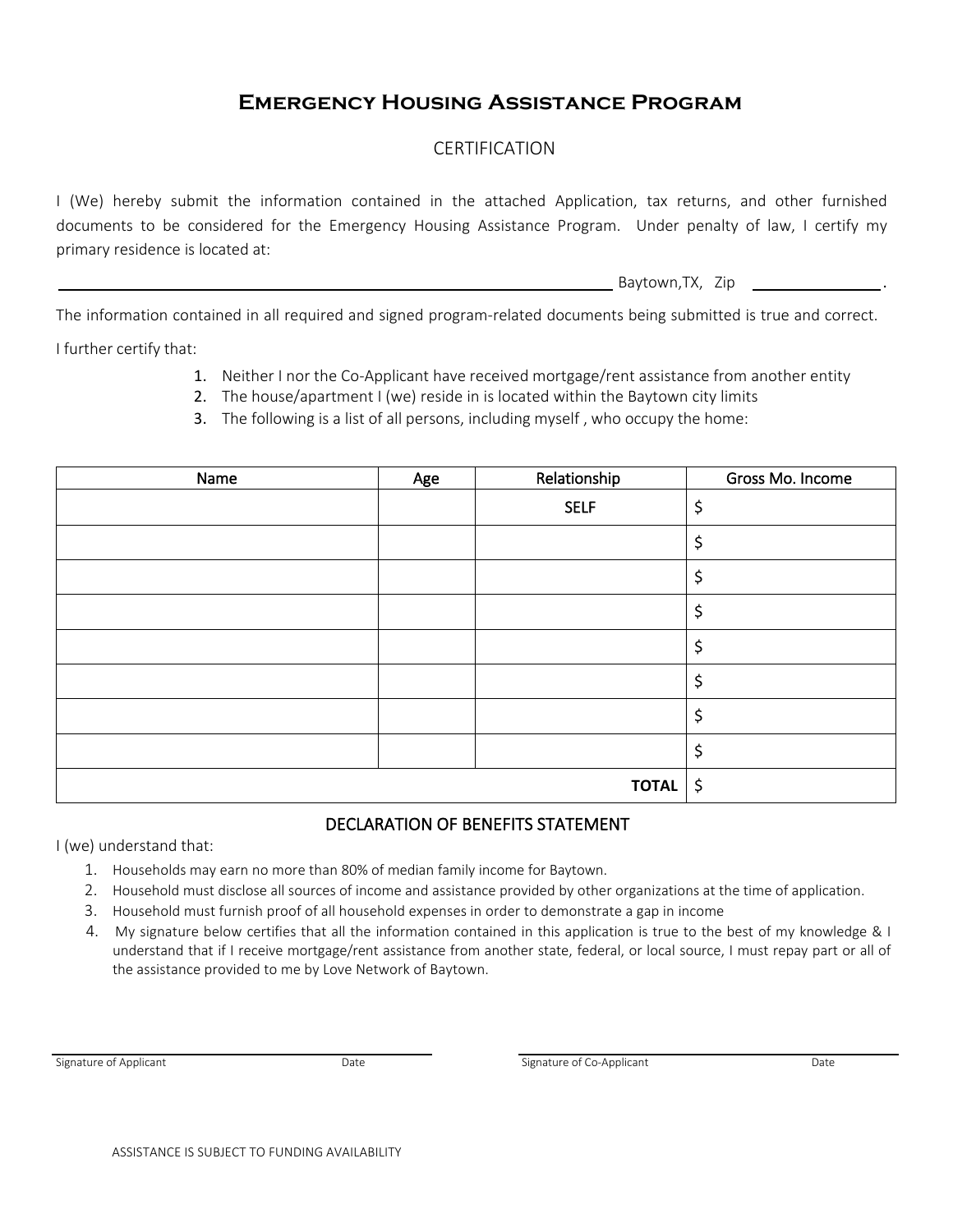### Community Development Block Grant Income Certification

Federally funded Community Development Block Program (CDBG) participants must disclose family income information and documentation. The information on this application is necessary for federal reporting purposes.

|                                  |                           | Documentation                                                                                                                         |  |  |
|----------------------------------|---------------------------|---------------------------------------------------------------------------------------------------------------------------------------|--|--|
| Source of Income                 | Yes/No                    | If yes, please indicate the source of documentation used to verify this<br>information.                                               |  |  |
|                                  | $\sqcap$ Yes              | $\Box$ Three (3) most current paychecks/paystubs; or                                                                                  |  |  |
| Salary, Wages, Tips              | $\Box$ No                 | $\Box$ Written verification of employment from employer including<br>salary/wage information and number of hours worked each week and |  |  |
|                                  |                           | the last filed Federal Income Tax Returns.                                                                                            |  |  |
| Self-employed Profits            | $\Box$ Yes                | □ Account records; or                                                                                                                 |  |  |
|                                  | $\sqcap$ No               | □ Most current quarterly income tax return                                                                                            |  |  |
| Unemployment Insurance           | $\Box$ Yes                |                                                                                                                                       |  |  |
|                                  | $\Box$ No                 | □ Award/benefit letter; or                                                                                                            |  |  |
| SSI/SSDI - Supplemental Security | □ Yes                     | □ Most recent check; or                                                                                                               |  |  |
| Income/Disability Aid            | $\sqcap$ No               | $\Box$ Three most recent bank statements showing deposits of award/benefit                                                            |  |  |
| Pension                          | $\square$ Yes             | check                                                                                                                                 |  |  |
|                                  | $\sqcap$ No               |                                                                                                                                       |  |  |
|                                  | $\square$ Yes             | □ Award letter stating the amount of benefit; or                                                                                      |  |  |
| <b>TANF</b>                      | $\Box$ No                 | □ Most recent check; or                                                                                                               |  |  |
|                                  |                           | $\Box$ Written statement from Caseworker stating the benefit amount                                                                   |  |  |
| Medicaid                         | $\neg$ Yes                |                                                                                                                                       |  |  |
|                                  | $\sqcap$ No               | $\Box$ Award letter stating the current benefit; or                                                                                   |  |  |
| SNAP (Food Stamps)               | $\sqcap$ Yes              | $\Box$ Printout from HHS verifying benefit                                                                                            |  |  |
|                                  | $\Box$ No<br>$\sqcap$ Yes |                                                                                                                                       |  |  |
| Alimony                          | $\Box$ No                 | □ Weekly or monthly check; or                                                                                                         |  |  |
|                                  | $\sqcap$ Yes              | □ Court decree establishing payments; or                                                                                              |  |  |
| Child Support                    | $\Box$ No                 | $\Box$ Affidavit of child support                                                                                                     |  |  |
|                                  | $\sqcap$ Yes              |                                                                                                                                       |  |  |
| Interest & Dividend Income       |                           | $\Box$ Bank statement showing last 12 months of interest; or                                                                          |  |  |
|                                  | $\Box$ No                 | $\Box$ Investment statements indicating the amount of dividends earned                                                                |  |  |
| No Income                        | $\sqcap$ Yes              | □ Affidavit of Zero Income                                                                                                            |  |  |
|                                  | $\sqcap$ No               |                                                                                                                                       |  |  |
| Other Sources of Income          | $\sqcap$ Yes              | Please Describe:                                                                                                                      |  |  |
|                                  | $\Box$ No                 |                                                                                                                                       |  |  |

## Certification: (Please read before signing)

*This organization is supported with Federal funding. According to Title 18, Section 1001 of the U.S. Code, it is a felony for any person to knowingly and willingly make false or fraudulent statement to any department of the United States Government.* 

*By signing this Document, I certify under penalty of perjury, that all the information on this application is correct to the best of my knowledge and belief, and I acknowledge that such information is subject to verification.* 

Applicant/Head of Household Date

Co-Applicant, if applicable Date